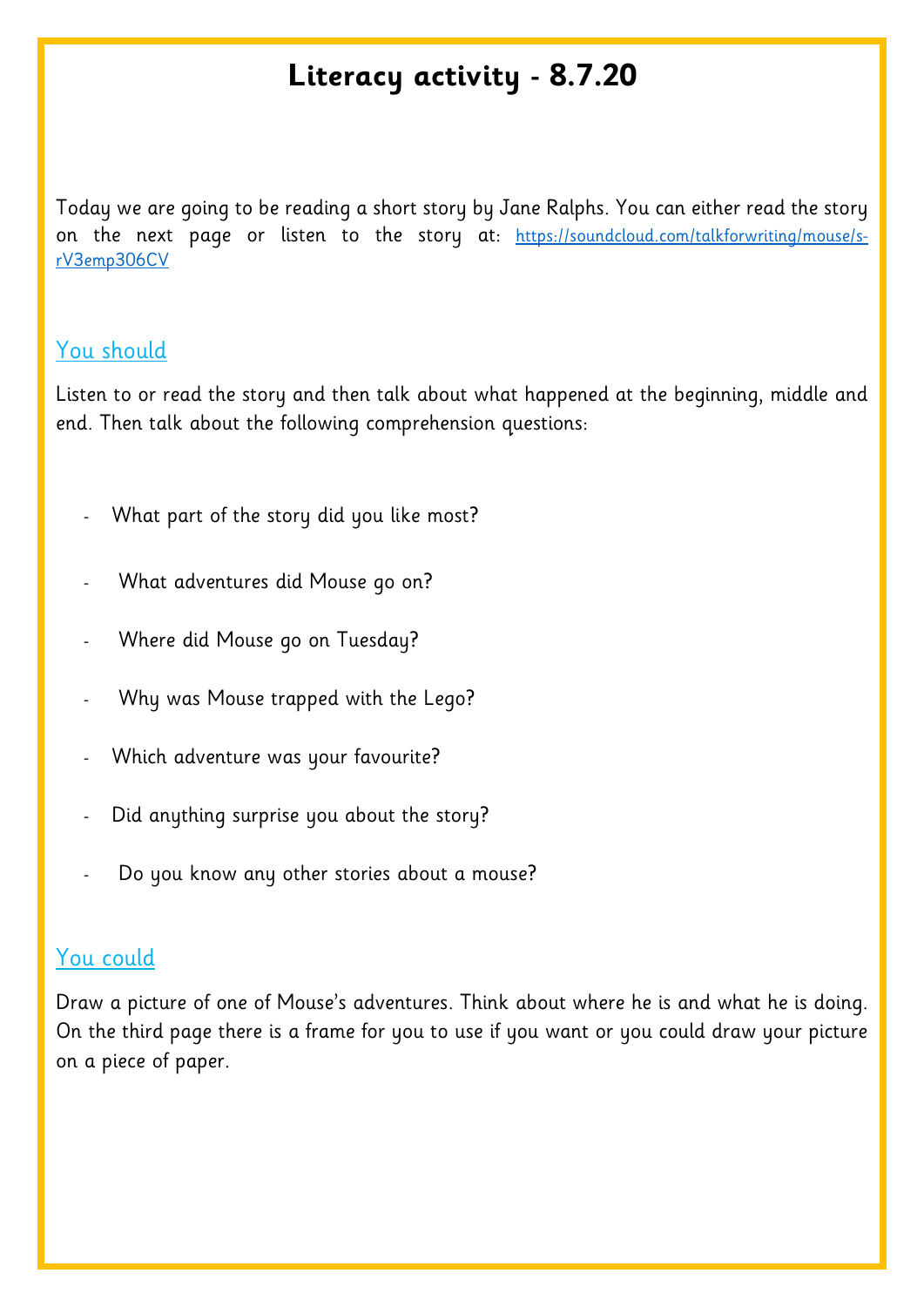## **Mouse's Adventures**

Once upon a time, there was a boy called Rafa who lived with his Grandma in a big city. Every day, Rafa played football and built Lego but, most of all, he played with Mouse.

Rafa's Grandma gave Mouse to him on the day that he was born and Rafa loved him. Whenever anyone asked Rafa why his friend was just called Mouse, Rafa would smile and say, "Well, he's just so ... mousey!"

On Monday, Rafa woke up, turned over in bed and reached for Mouse, but Mouse wasn't there. "Oh bother!" said Rafa. "He's been on an adventure again." So, Rafa looked here, he looked there, he looked everywhere and, finally, he found him on his bedroom shelf in amongst the Lego models. "What have you been up to?" asked Rafa, picking Mouse up and snuggling his soft ears. "We-e-e-ll," said Mouse, "I was having a lovely time playing in the Lego until I got trapped by an evil robot!"

On Tuesday, Rafa woke up, turned over in bed and reached for Mouse, but Mouse wasn't there. "Oh bother!" said Rafa. "He's been on an adventure again." So, Rafa looked here, he looked there, he looked everywhere and, finally, he found him in the lounge, hanging from the curtain rail. "What have you been up to?" asked Rafa, picking Mouse up and stroking his fluffy tail. "We-e-e-ll," said Mouse, "I was having a lovely time climbing the curtains until I slipped! Lucky I've got a super strong tail!"

On Wednesday, Rafa woke up, turned over in bed and reached for Mouse, but Mouse wasn't there. "Oh bother!" said Rafa. "He's been on an adventure again." So, Rafa looked here, he looked there, he looked everywhere and, finally, he found him in the kitchen cupboard, covered in flour. "What have you been up to?" asked Rafa, picking Mouse up and dusting him down.

"We-e-e-ll," said Mouse, "I was having a lovely time looking for treats until a big, white cloud landed on me!"

On Thursday, Rafa woke up, turned over in bed and reached for Mouse, but Mouse wasn't there. "Oh bother!" said Rafa. "He's been on an adventure again." So, Rafa looked here, he looked there, he looked everywhere and, finally, he found him sitting in the bath. "What have you been up to?" asked Rafa, picking Mouse up and wrapping him in a warm towel.

"We-e-e-ll," said Mouse, "I was having a lovely time sliding in the bath until the shower rained on me!"

On Friday, Rafa woke up with something warm and fluffy and orange cuddled up under his chin. "Good Morning," said Rafa. "no adventures last night?"

"We-e-e-ll," said Mouse, "I was having a lovely time diving in the duvet waves until ... I fell fast asleep!"

© Talk for Writing